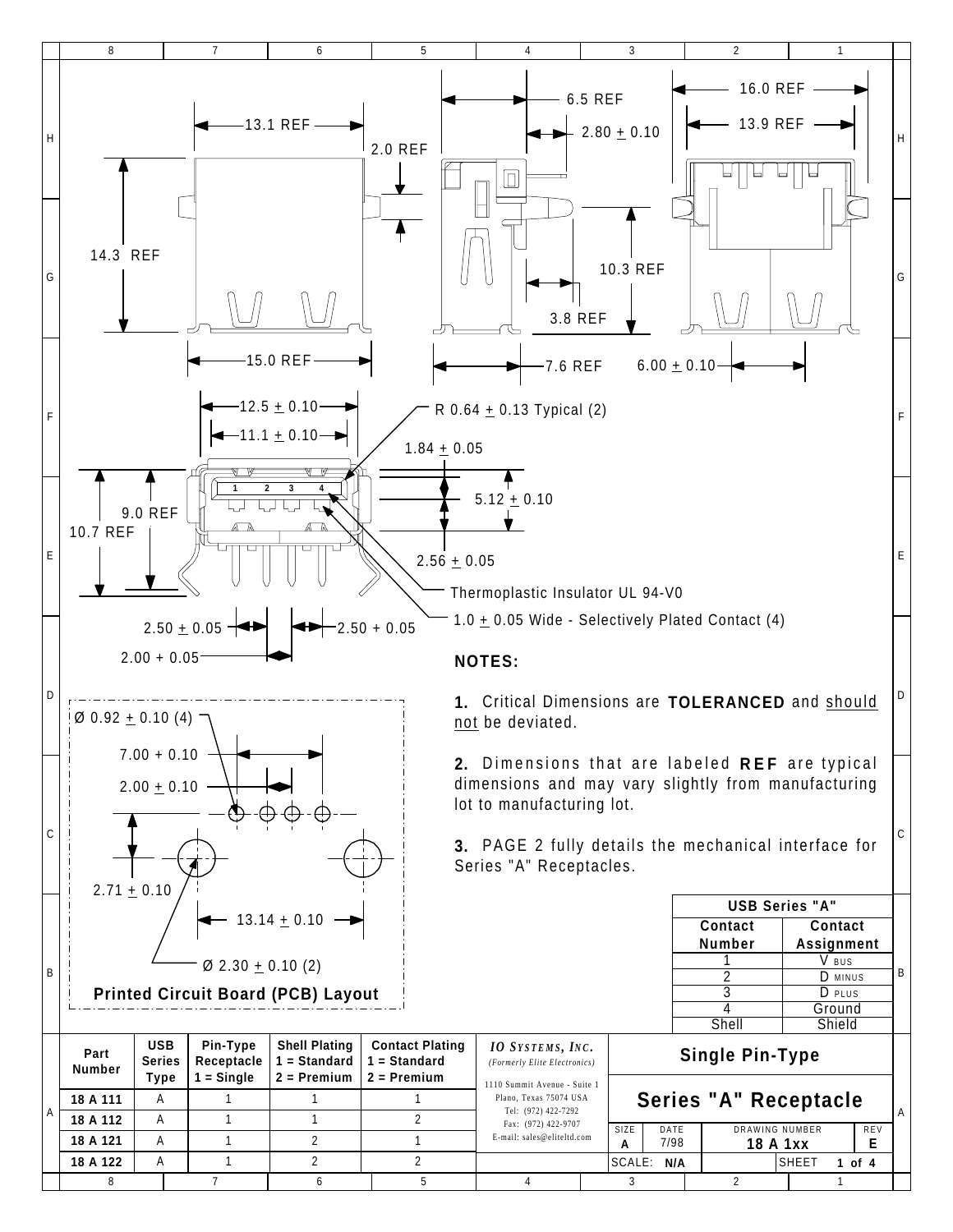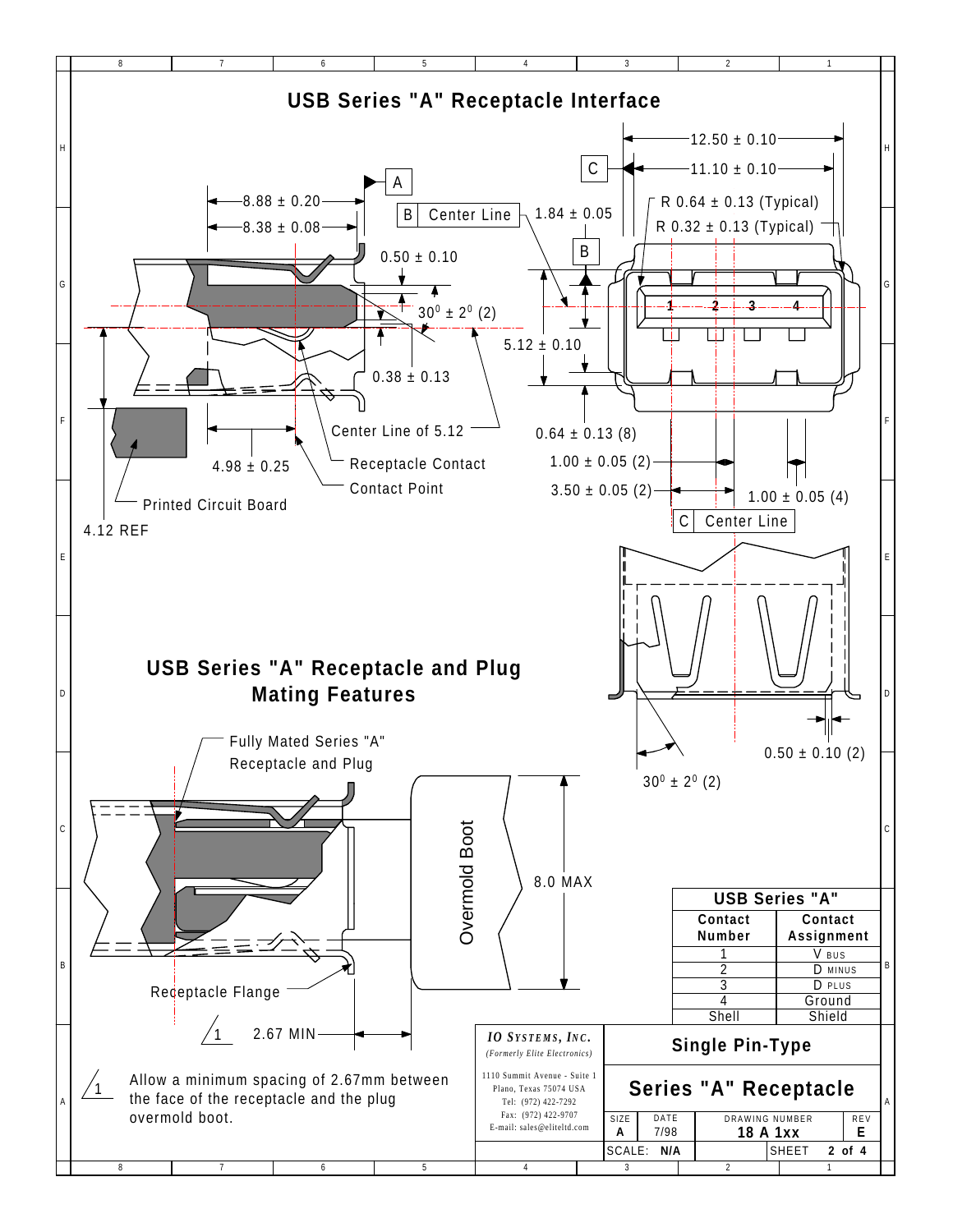|   | 8                   | $\overline{7}$                                                                                            | 6                                                                                                                                                                                                                                                                                                                                                                                                       | 5 | 4                                                                                                                                                                                             | 3                                       | $\overline{2}$                                                                                                                                                                                                                                                                                 | $\mathbf{1}$                       |   |
|---|---------------------|-----------------------------------------------------------------------------------------------------------|---------------------------------------------------------------------------------------------------------------------------------------------------------------------------------------------------------------------------------------------------------------------------------------------------------------------------------------------------------------------------------------------------------|---|-----------------------------------------------------------------------------------------------------------------------------------------------------------------------------------------------|-----------------------------------------|------------------------------------------------------------------------------------------------------------------------------------------------------------------------------------------------------------------------------------------------------------------------------------------------|------------------------------------|---|
| H | 1.0<br>1.1<br>$1.2$ | <b>Typical Colors:</b><br>1.1.1<br>1.1.2<br>1.1.3                                                         | (30%) glass-filled polybutylene terephthalate (PBT), polyethylene terephthalate (PET) or better.<br>White. When ordering 'Black' colored insulators add "-001" to the part number.<br>Black. When ordering 'Gray' colored insulators add "-002" to the part number.<br>Gray. When ordering 'Natural' colored insulators add "-003" to the part number.<br>Flammability Characteristics. UL 94-V0 rated. |   |                                                                                                                                                                                               |                                         | Receptacle Injection Molded Thermoplastic Insulator Material. Minimum UL 94-V0 rated, thirty percent                                                                                                                                                                                           |                                    | Η |
| G | 2.0<br>2.1<br>2.2   | 1.2.1<br>cetera.<br>1.2.2<br><b>Receptacle Shell Materials.</b><br>strength materials.<br><b>Plating:</b> | Oxygen Index (LOI). Greater than 21%. ASTM D 2863.                                                                                                                                                                                                                                                                                                                                                      |   |                                                                                                                                                                                               |                                         | Flame Retardant Package must meet or exceed the requirements for UL, CSA, VDE, et<br><b>Substrate Material.</b> $0.30 \pm 0.05$ mm phosphor bronze, nickel silver or other copper based high                                                                                                   |                                    | G |
| F | 3.0<br>3.1<br>3.2   | 2.2.1<br>2.2.2<br><b>Receptacle Contact Materials:</b><br>copper based material.<br>3.2.1<br>Standard.    | manufacturer may use a copper underplate beneath the nickel.<br>Plating. Contacts are to be selectively plated.                                                                                                                                                                                                                                                                                         |   |                                                                                                                                                                                               |                                         | <b>Underplate.</b> Optional. Minimum 1.00 micrometers (40 microinches) Nickel. In addition,<br>Outside. Minimum 2.5 micrometers (100 microinches) Bright Tin or Bright Tin-Lead.<br><b>Substrate Material.</b> $0.30 \pm 0.05$ mm minimum half-hard phosphor bronze or other the high strength |                                    |   |
| E |                     | Α.<br>В.<br>C.<br>3.2.2<br>А.                                                                             | material is optional.<br>Mating Area. Minimum 0.75 micrometers (30 microinches) Gold.<br>underplate.<br>Premium - Option I.                                                                                                                                                                                                                                                                             |   |                                                                                                                                                                                               |                                         | Underplate. Minimum 1.25 micrometers (50 microinches) Nickel. Copper over base<br>Solder Tails. Minimum 3.8 micrometers (150 microinches) Bright Tin-Lead over the<br>Underplate. Minimum 1.25 micrometers (50 microinches) Nickel. Copper over base                                           |                                    | Ε |
| D |                     | В.<br>C.<br>3.2.3<br>Α.                                                                                   | material is optional.<br>micrometers (28 microinches) Palladium.<br>underplate.<br><b>Premium</b> - Option II.<br>material is optional.                                                                                                                                                                                                                                                                 |   |                                                                                                                                                                                               |                                         | Mating Area. Minimum 0.05 micrometers (2 microinches) Gold over a minimum of 0.70<br>Solder Tails. Minimum 3.8 micrometers (150 microinches) Bright Tin-Lead over the<br>Underplate. Minimum 1.25 micrometers (50 microinches) Nickel. Copper over base                                        |                                    | D |
| C |                     | В.<br>C.                                                                                                  | 0.75 micrometers (30 microinches) Palladium-Nickel.<br>underplate.                                                                                                                                                                                                                                                                                                                                      |   |                                                                                                                                                                                               |                                         | Mating Area. Minimum 0.05 micrometers (2 microinches) Gold over a minimum of<br>Solder Tails. Minimum 3.8 micrometers (150 microinches) Bright Tin-Lead over the                                                                                                                               |                                    | C |
| B |                     |                                                                                                           |                                                                                                                                                                                                                                                                                                                                                                                                         |   |                                                                                                                                                                                               |                                         |                                                                                                                                                                                                                                                                                                |                                    | В |
| A |                     |                                                                                                           |                                                                                                                                                                                                                                                                                                                                                                                                         |   | <b>IO</b> SYSTEMS, INC.<br>(Formerly Elite Electronics)<br>1110 Summit Avenue - Suite 1<br>Plano, Texas 75074 USA<br>Tel: (972) 422-7292<br>Fax: (972) 422-9707<br>E-mail: sales@eliteltd.com | SIZE<br>DATE<br>7/98<br>Α<br>SCALE: N/A | <b>Single Pin-Type</b><br>Series "A" Receptacle<br>DRAWING NUMBER<br>18 A 1xx                                                                                                                                                                                                                  | REV<br>Е<br><b>SHEET</b><br>3 of 4 | Α |
|   | 8                   | 7                                                                                                         | 6                                                                                                                                                                                                                                                                                                                                                                                                       | 5 | 4                                                                                                                                                                                             | 3                                       | 2                                                                                                                                                                                                                                                                                              |                                    |   |
|   |                     |                                                                                                           |                                                                                                                                                                                                                                                                                                                                                                                                         |   |                                                                                                                                                                                               |                                         |                                                                                                                                                                                                                                                                                                |                                    |   |